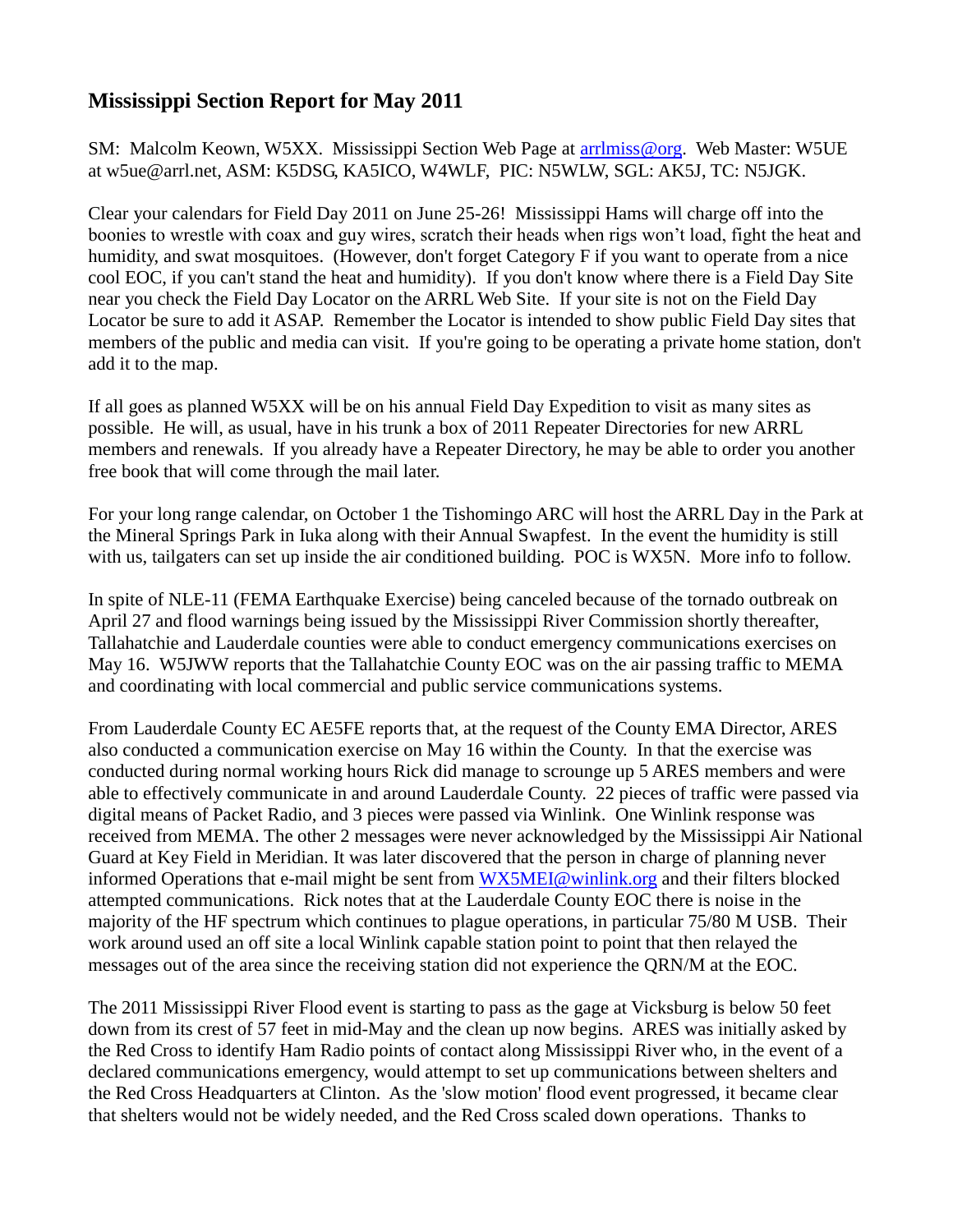KB0ZTX, K5JAW, K5NRK, KB5JN, and KE5KTU for making the effort to organize an effective ARES Response.

Mississippi was well represented this year at Dayton by AD5HM, K5MIQ, KC5RC, AC5UU, KB5VE, W5XX, NC5Y, WZ5Y, N5YAB, KB0ZTX, and K5FLU and the crew from MFJ. Although Dayton had had three straight weeks of rain every day, Friday, Saturday, and Sunday were 75 degree days with and blue skies. Every thing went smooth except for a sewage backup that kept folks moving from one end of Hara Arena to the other as the Honey Wagon Crew cleared the lines.

West Central Mississippi DEC KE5KTU reports that NWS-Jackson requested a Skywarn Activation during the storm event of May 25. Some 27 hams checked into the Net to provide reports. Jake especially thanks W5JWW in Sumner, who relayed reports in from the Delta via Echolink. During the six hour plus activation the major participants were KE5EZT, AE5SK, KE5PYM, KE5KTU, and K5IMT.

The Vicksburg ARC activated operation from the U.S.S. Cairo Museum in the Vicksburg National Military Park as part of the annual 'Museum Ships on the Air Weekend.' The Cairo was sunk by Confederate Forces in the Yazoo River in 1862 and was the first warship ever sunk by an electrically detonated mine. VARC made 200 plus contacts from the Cairo Museum. Those participating in the event were N5JGK, K5NRK, K5IMT, KC5QZW, WS7EOC, N5VEI, K1REZ, and W5JMJ. Next year VARC also plans to operate from the M/V Mississippi which is being reconstructed as part of the new Corps of Engineers Museum on the Vicksburg waterfront.

Lauderdale/Clarke EC AE5FE reports that ARES has been approached by Anderson Hospital in Meridian with a request to assist them in installing and setting up an Amateur Radio Station much like ARES did with Rush Hospital. Currently Anderson has only one licensed Amateur Radio Operator having a Tech License. Anderson is in the process of putting together a list of people that would be interested in a Tech Class and possibly a General Class or study session(s).

K5GCY advises that on Saturday May 4 the Jackson Amateur Radio Club provided emergency radio service for the Heatwave Triathlon at Ridgeland. The weather and the name of the event were very appropriate, but JARC was able to complete the event and leave by noon. Thanks to K5BLL, KD5JPB, N5GT, WS7EOC, KD5SPB, K5KKD, K5XU, K5RWB, WM5A, and K5GCY, who participated in this event

Welcome to the following new hams in Mississippi in April and May: KF5KLT, Roger – Biloxi; KF5KMI, Leon – Brandon; KF5KPF, James – Oxford; KF5KPG, William – Oxford; KF5KPH, Cynthia – New Albany; KF5KPI, Tiffany – Pontotoc; KF5KPL, Roger – Tupelo; KF5KQF, New Albany – New Albany; KF5KQG, Jason – New Albany; KF5KQS, Dennis – Southaven; KF5KRX, Perrin – Mantee; KF5KRY, William – Maben; KF5KRZ, David – Oxford; KF5KSA, Robert – Corinth; KF5KSB, Gregory – Columbus; KF5KSC, Chad – New Albany; KF5KSP, James – Madison; KF5KSR, Augustine – Pass Christian; KF5KSS, Stephen – Starkville; KF5KST, Vierre – Columbus; KF5KSU, Adam – Starkville; KF5KSV, Ryant – Starkville; KF5KSW, Matthew – Starkville; KF5KSX, Jason – Lawrence; KF5KSY, Justin – Tupelo; KF5KSZ, Matthew – Pascagoula; KF5KTA, Darrell – Saltillo; KF5KTB, Katherine – Starkville; KF5KTC, Dmitriy – Starkville; KF5KTD, Abhinav – Starkville; KF5KTE, Mardreagus – Starkville; KF5KUL, Kyle – Louisville; KF5KUM, Paul – Madison; KF5KUO, Dylan – Columbus; KF5KVK, Sarah – Lake Cormorant; KF5KVL, Thomas – Southaven; KF5KVM, Michael – Horn Lake; KF5KXY, Tom – Carrollton; KF5KXZ, James – Water Valley; KF5KYA, Deborah – Oxford; KF5KYP, Mark – Gulfport; KF5KYY, Todd – Canton; KF5KYZ, James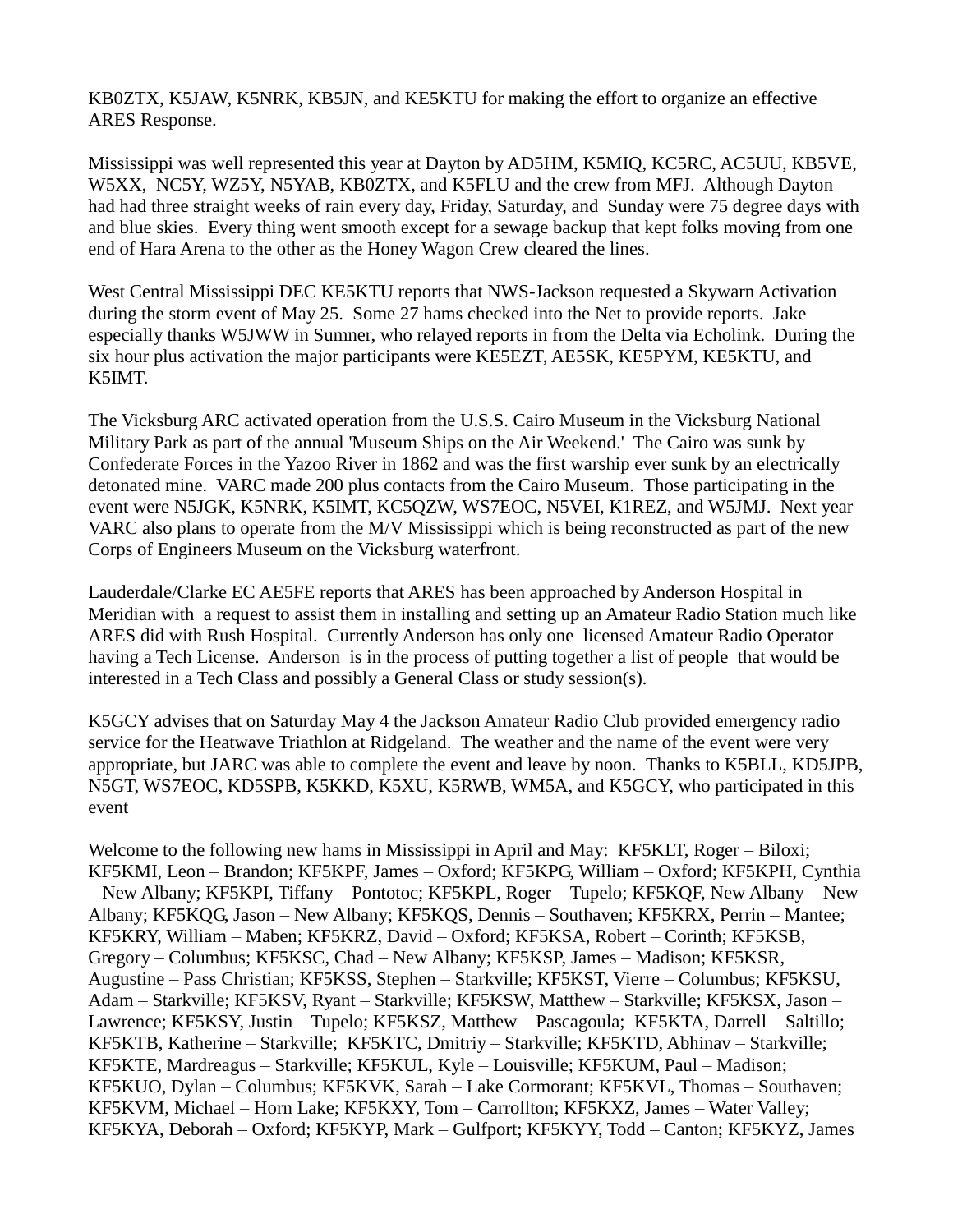– Philadelphia; KF5KZA, Kirk – Brandon; KF5KZB, Bruce – Florence; KF5KZC, Steven – Brandon; KF5KZD, Albert – Jackson; KF5KZE, David – Brandon; KF5KZF, Darrin – Benton; KF5KZG, Marty – Clinton; KF5KZH, Marshall – Clinton; KF5KZK, Arthur – Bentonia; KF5LBH, Otis – Olive Branch; and KF5LCM, and William – Olive Branch. Wow! 53 new hams in Mississippi in March and April. Thanks to all of the instructors and VE Teams, who made this happen.

Also welcome to the following new ARRL Members in April: KE5BRG – Jackson; WD5DCN – Pascagoula; W5DRI – Purvis; N0EQQ – Diamondhead; KF5GIQ – Purvis; KC5IMN – Canton; W5JDH – Gulfport; WD5JNC – Moss Point; KF5KMI – Brandon; WB8LEM – Brandon; KC5MC – Coldwater; KD5RYQ – Sardis; KE5TZC – Canton; KE5WFG - Laurel; AE5XD – Diamondhead; N5XZF – Waynesboro; and KC5ZJI – Madison; and in May K5CPO – Clinton; W6CSA – Biloxi; K5IMT – Vicksburg; KF5KUM – Madison; KF5KVM – Horn Lake; KF5KYP – Gulfport; KF5LBH – Olive Branch; KD5STX – Soso; KI5SV – Tupelo; K5TFA – Petal; N5WTJ – Vancleave; and KE5YXA – Waynesboro. Mississippi ARRL Membership now stands at 1,079 down four in May and down from our record of 1,088 earlier in the year. Keep working!

Congratulations to the following on their upgrades: KF5BPW – Saltillo; KE5BRG – Jackson; KF5CHD – Southaven; KF5CLY – Tupelo; KF5FBV – Starkville; KF5IBQ – Clinton; KF5IDW – Gulfport; KF5IMF – Meridian; KF5IUY – Oxford; KF5JNV – Horn Lake; KF5JXH – Southaven; KF5KDF – Mississippi State; KF5KPJ – Lake Cormorant; KF5KRZ – Oxford; KF5KUM – Madison; N4KXH – Belden; KF5LBK – Bay Saint Louis; WB5RWL – Booneville; and N5TAY – Olive Branch; KE5TQG – Tishomingo; and KE5YXA – Meridian.

And also congratulations to Lafayette County EC K5LMB, who contacted NA1SS, and to Yalobusha County EC KE5MIS who completed FEMA IS-100b, 200b, 700a, and 800b.

In the believe it or not category, we are all aware that an EF-5 Tornado struck Smithville in late April. During the storm event Smithville resident KF5AFN lost his wallet sized laminated graduation diploma. It was later located by a farmer cutting hay in Petersburg, Tennessee, some 135 miles away!

DEC/EC Monthly Reports: WB5CON (NE MS/Alcorn), AE5FE (Lauderdale/Clark), KE5KTU (Hinds), K5MOZ (Jackson), NE5P (Lamar), W5JWW (Tallahatchie), KE5MIS (Yalobusha), WX5N (Tishomingo and Prentiss), K1REZ (Scott), and KE5WJN (Pearl River).

Public Service Activity report: KE5KTU.

Club Newsletter/Reports: Chickasaw ARA (KE5RHM), Hattiesburg ARC (AC5E), Meridian ARC (W5MAV), Mississippi Coast ARA (KB9ZR), and the Northeast Mississippi ARA (KE5SSB).

Regret to report the passing of WB5KDV of Saucier. Dave was manager of Hooper's in Biloxi for many years. Also regret to report the passing of N5HGN of Meridian, who was a long-time QRPer and musician and was noted for his CD entitled Hammin It Up!

HF Net Reports - sessions/QNI/QTC (Net Manager)

Magnolia Section Net 31/1149/12 (K5DSG)

MS Baptist Hams Net 5/22/0 (WF5F)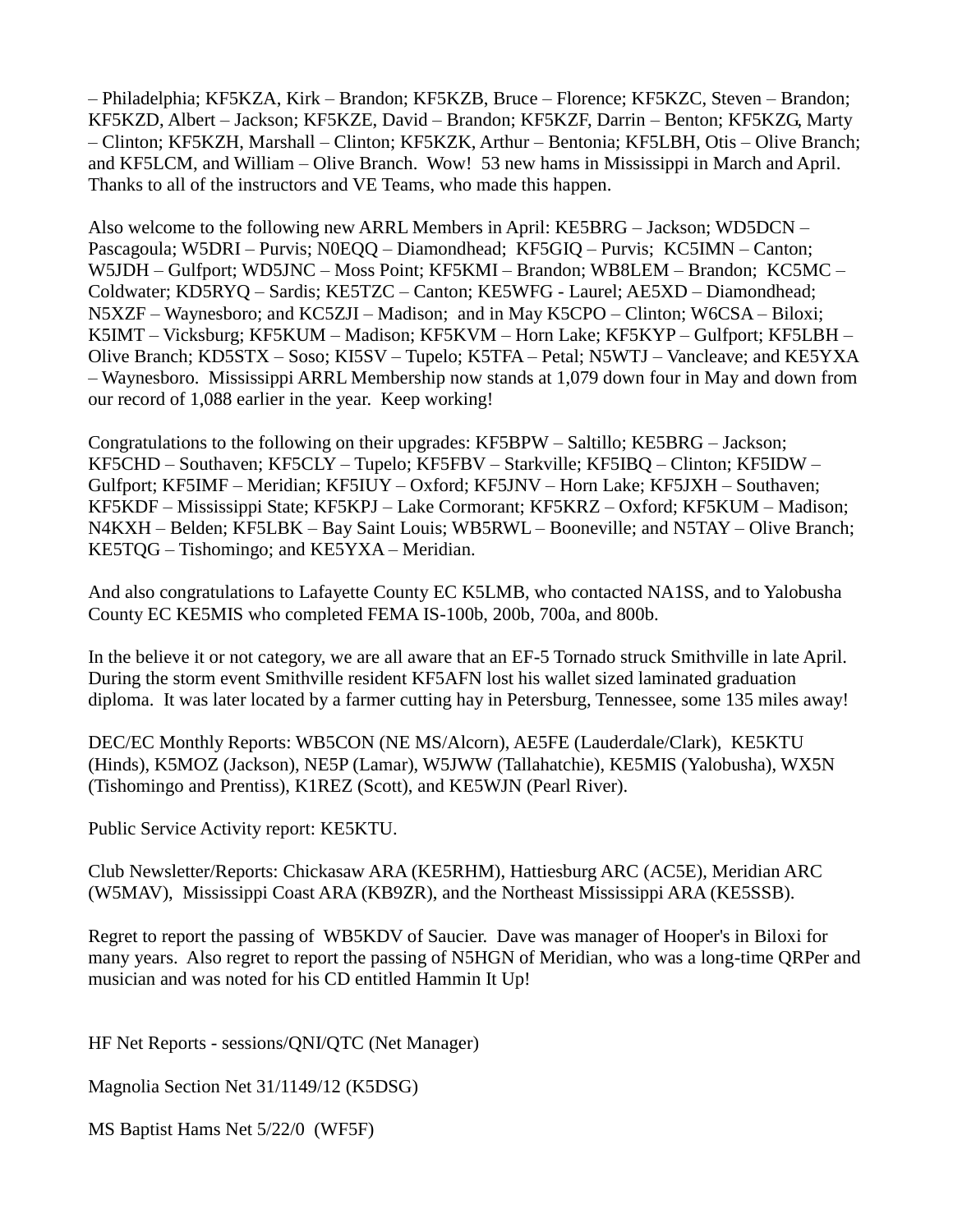## MSPN 31/2585/32 (K5NRK)

## MS Slow Net 21/33/0 (W3TWD)

- VHF Net Reports sessions/QNI/QTC (Net Manager)
- Booneville and Prentiss County Net 5/50/0 (WX5N) (one Skywarn activation)
- Capital Area Em Net 5/82/0 (K5XU)
- Delta ARES Simplex Net 5/20/0 (K5JAW)
- Grenada/Yalobusha ARES Net 4/37/0 (KE5MIS) (5 very busy Skywarn activations)
- Hattiesburg AEN 5/120/0 (K5MIQ)
- Itawamba County ARES Net 4/64/2 (KB5NMB)
- Jackson ARC Em Net 5/51/0 (N5DU)
- Jackson County Em Net 18/215/5 (K5MOZ)
- Jasper County ARES Net 4/19/0 (WV1Q)
- Magnolia DX Assn Net 5/64/0 (K5OAZ)
- Meridian Area EN 7/52/24 (AE5FE)
- Metro Jackson ARES Net 5/66/1 (K5GCY)
- MS Coast ARA Net 5/65/0 (K5KMU)
- Miss/Lou Em Net 5/35/0 (K5NRK)
- NE MS Skywarn Net 7/92/0 (W5LMW)
- Panola County ARES Net 4/34/0 (KC5DPJ)
- Pearl River ARES Net 4/39/0 (KE5WJN)
- SCMSG Info Net 4/41/0 (AE5JG) (Southern Coast Medical Support Group)
- Scott County ARES Net 5/45/1 (W5JMJ)
- Southern MS Friendship Net 22/207/0 (WB5OHN)
- Southern MS YL Net 4/39/0 (K5IJ)